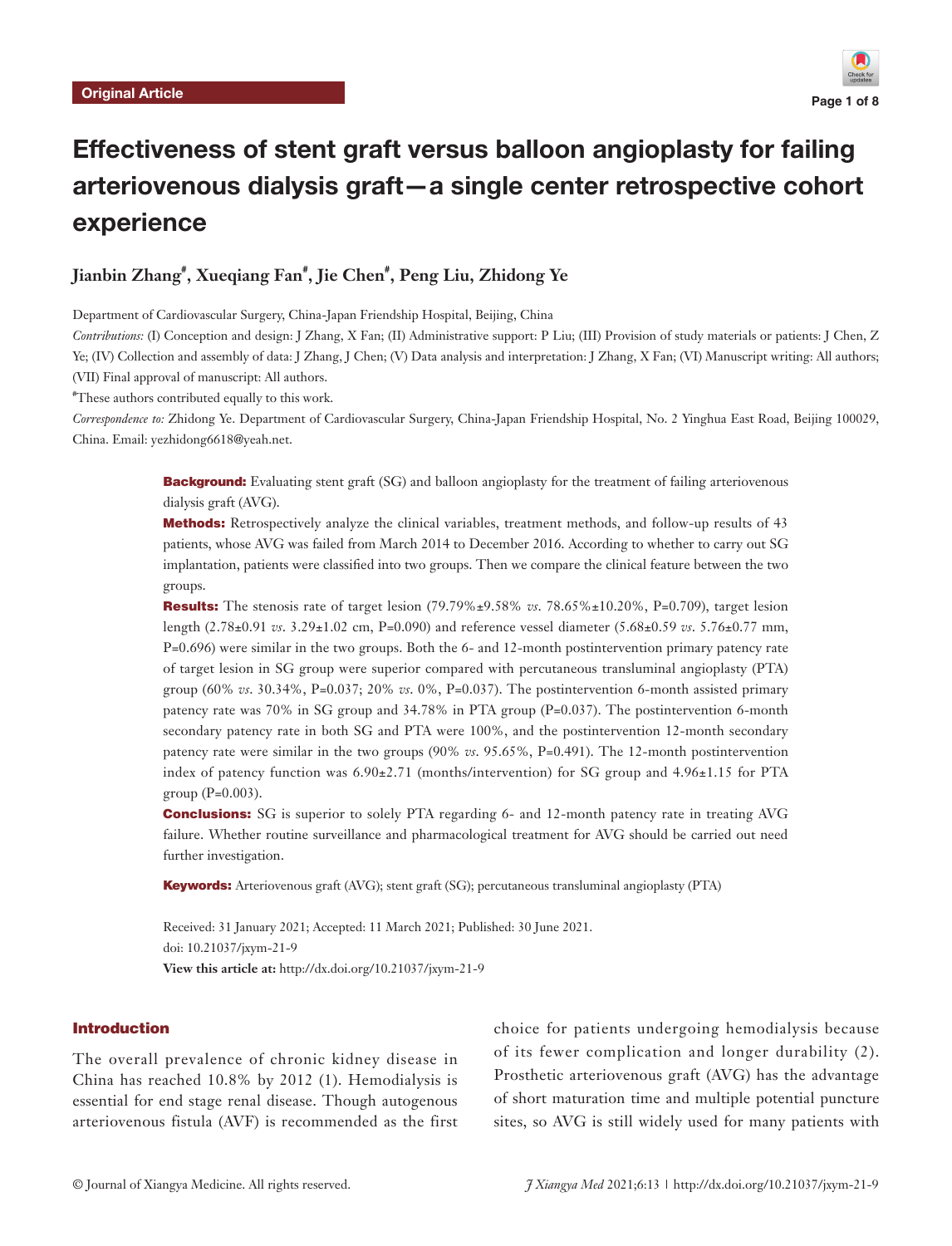inappropriate vessels (3). The amount of falling AVG remains large and the treatment for failing AVG remains important.

Percutaneous endovascular balloon angioplasty has been widely used as an alternative treatment strategy to surgical revision for failing AVG (4). but the patency rate remains poor because of restenosis caused by elastic recoil and intimal hyperplasia (5). To prevent elastic coil, bare-metal stent was introduced in treating failing AVG, but the restenosis rate is still high because of intimal hyperplasia.

Stent graft (SG) can cover the lesion site to prevent elastic recoil and intimal hyperplasia. Some studies have reported superior patency rate of SG over balloon angioplasty (6,7). We have tried to carry out both balloon angioplasty and SG for the treatment of failing AVG, so the aim of the present study is to report our own experience on the treatment strategy for failing AVG with balloon angioplasty or subsequent SG. We present the following article in accordance with the STROBE reporting checklist (available at [http://dx.doi.](http://dx.doi.org/10.21037/jxym-21-9) [org/10.21037/jxym-21-9\)](http://dx.doi.org/10.21037/jxym-21-9) (8).

### **Methods**

### *Patients selection criteria*

The study population consisted of consecutive hemodialysis patients admitted because of failing AVG between March 2014 and December 2016 at our department. All the patients received ultrasonography examination when admitted and digital subtraction angiography (DSA) before endovascular intervention to evaluated the AVG. And were treated with balloon angioplasty or subsequent SG implantation. The data was collected retrospectively. The study was approved by the institutional ethics committee of our hospital and all patients have signed informed consent. The work has been reported in line with the STROCSS criteria.

The inclusion criteria was: (I) patients with arm AVG for hemodialysis aged 18–80 years old; (II) the AVG has achieved ≥1 successful hemodialysis; (III) AVG failed because of insufficient blood flow or thrombosis formation. The study was conducted in accordance with the Declaration of Helsinki (as revised in 2013). The study was approved by the Institutional Ethics Board of China-Japan Friendship Hospital (2013-KY-85) and individual consent for this retrospective analysis was waived.

#### *Ultrasonography examination*

Most of the patients was admitted for thrill disappear in AVG or increased venous pressure during hemodialysis. Ultrasonography was routinely carried out with a commercially available machine (SSA-660A, Toshiba) using a 10-MHz linear array transducer. Patients were in supine position with arm abducted to about 45°. The blood flow in access circuit, morphological characteristic of the AVG and anastomosis, the inflow artery and outflow vein conduit were examined. All ultrasonography was carried out by the vascular surgeon who carry out the operation.

# *Endovascular intervention*

All procedures were performed using an angiographic machine (Allura Xper FD20, Phillips). For patients with AVG thrombosis, a 2-cm longitudinal incision was made at the lowest part of the 'U shaped' AVG. Then the AVG was exposed and controlled with vessel loops. After cutting open AVG, thrombectomy was carried out with Fogarty catheter. Then we carried out the angiography to evaluated the AVG circuit. Balloon angiography with or without SG implantation was carried out if stenosis exist (*Figures 1,2*). Less than 30% residual stenosis was defined as technical success. One hundred mg aspirin per day was taken for patients after intervention.

# *Endpoints*

Six- and 12-month target lesion primary patency was defined as primary endpoint. Target lesion assisted primary patency, secondary patency, and index of patency function was defined as second endpoint.

Target lesion primary patency was defined as continuous patency after intervention from 10 mm proximal to 10 mm distal of the target lesion (9). Target lesion assisted primary patency was defined as continuous patency after intervention or preventive treatment before occlusion. Target lesion secondary patency was defined as patency after intervention until the AVG was abandoned. Index of patency function was defined as the ratio of days from initial intervention to AVG abandonment and times of intervention.

### *Adverse events*

Adverse events of both peri-operative and 30-day were also recorded and compared between the two groups (*Table 1*).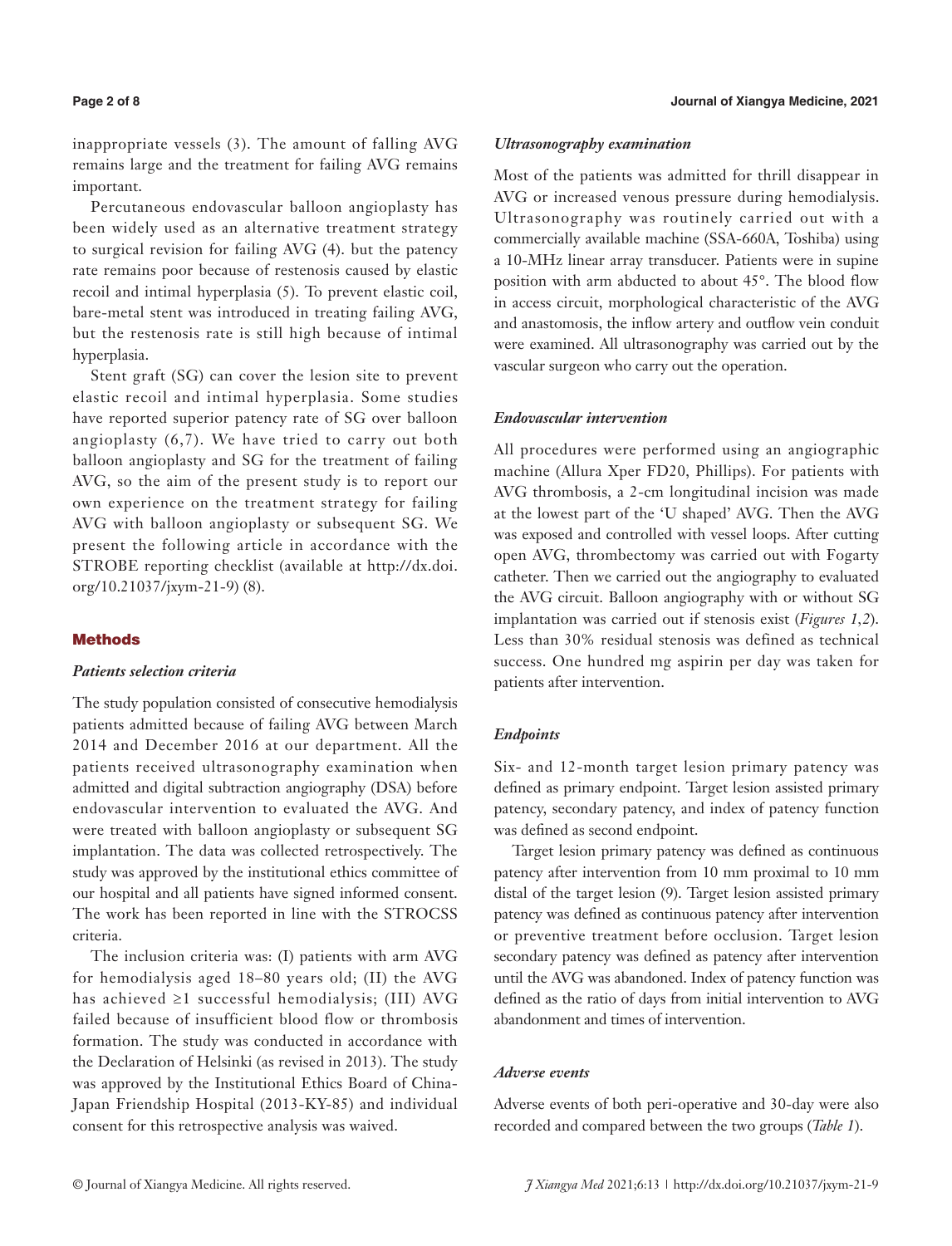# **Journal of Xiangya Medicine, 2021 Page 3 of 8**



**Figure 1** A typical case for PTA. (A) Pre-operative angiography showed stenosis at the graft/venous anastomosis; (B) balloon angioplasty; (C) angiography after treatment. PTA, percutaneous transluminal angioplasty.



**Figure 2** A typical case for SG placement. (A) Pre-operative angiography showed severe stenosis at the graft/venous anastomosis; (B) balloon angioplasty; (C) SG placement; (D) angiography after treatment. SG, stent graft.

# *Statistical analysis*

Continuous variables and discrete variables were present as mean ± standard deviation and percentages, respectively. Student *t*-test was performed to compare means for continuous variables. Fisher's exact test or Chi-square test was carried out for discrete variables. Kaplan-Meier survival estimates was carried out to analyze the patency rate. Logrank test was used for the comparison between the two groups. Data analysis was performed with SPSS software, (version 22, SPSS Inc., Chicago, IL, USA). A P value of <0.05 was considered statistically significant.

# **Results**

#### *Demographics and clinical data*

The study population consisted of 43 consecutive patients (17 men; mean age  $62.23 \pm 12.45$  years) with AVG failure due to thrombosis or increased venous pressure between March 2014 and December 2016 at our hospital. Among these patients, 23 received balloon angioplasty with/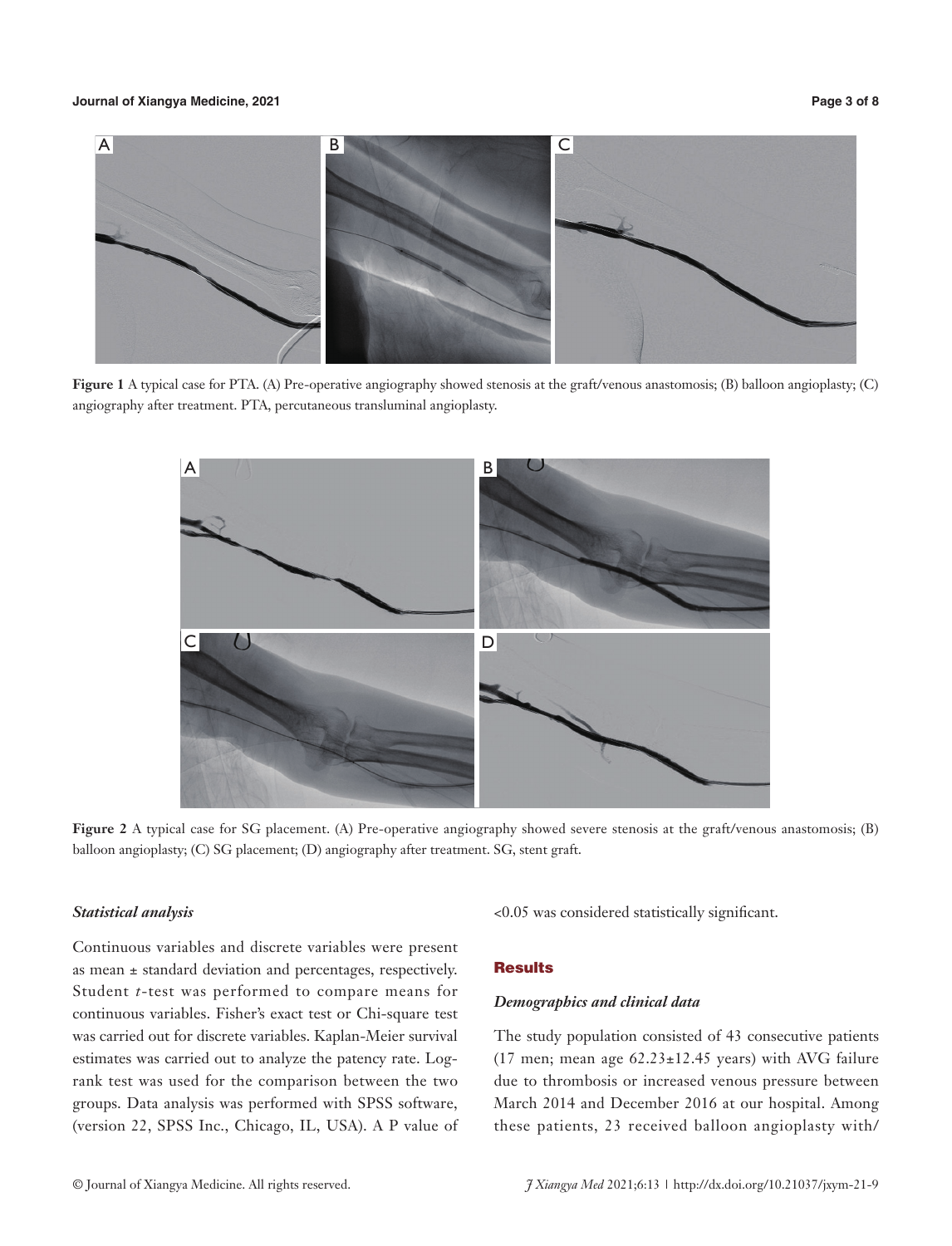**Table 1** Adverse events

| Variables       | Balloon angioplasty | SG | P value |
|-----------------|---------------------|----|---------|
| Infection       | 1                   | 2  | 0.590   |
| Pseudo-aneurysm | 3                   | 3  | 0.999   |
| Hemorrhage      | 2                   | 1  | 0.999   |
| Vessel rupture  | 0                   | 1  | 0.465   |
| Thrombosis      | 2                   | 1  | 0.999   |
| Death           | 0                   | O  | 0.999   |

SG, stent graft.

|  |  |  |  |  | <b>Table 2</b> Demographics and clinical characteristics |  |
|--|--|--|--|--|----------------------------------------------------------|--|
|--|--|--|--|--|----------------------------------------------------------|--|

| Characteristics          | Balloon<br>angioplasty | SG                      | P<br>value |
|--------------------------|------------------------|-------------------------|------------|
| No.                      | 23                     | 20                      |            |
| Age                      |                        | 61.17+10.61 63.45+14.46 | 0.556      |
| Male sex (%)             | 8                      | 9                       | 0.494      |
| hypertension             | 18                     | 16                      | 0.999      |
| <b>Diabetes</b>          | 10                     | 7                       | 0.511      |
| Coronary artery disease  | 2                      | 3                       | 0.650      |
| Congestive heart failure | 3                      | 5                       | 0.440      |
| Cerebrovascular accident | 3                      | 1                       | 0.610      |
| Year on dialysis         | $5.57 + 4.83$          | $3.17 + 3.06$           | 0.144      |
| Age of graft             | $1.72 \pm 0.83$        | $1.84 + 0.76$           | 0.616      |
| History of AVF           | 20                     | 20                      | 0.491      |
| Anticoagulant agent      | 2                      | 3                       | 0.650      |
| Antiplatelet agent       | 10                     | 8                       | 0.999      |

SG, stent graft; AVF, arteriovenous fistula.

without thrombectomy and 20 received subsequent SG implantation. There were no significant differences between the two groups regarding demographic characteristics, clinical features or medical history (*Table 2*).

#### *Angiographic characteristics of the lesion*

Among all the 43 AVGs, 40 were established at left arm and 3 at right arm, 15 were at forearm and 28 at upper arm. All arterial anastomoses were brachial artery. In SG group, the venous anastomoses including 12 basilic, 7 cephalic and 1 median cubital veins. In percutaneous transluminal

**Table 3** Angiographic data for target lesions

| Characteristics                                                           | Balloon<br>angioplasty | SG              | P<br>value |
|---------------------------------------------------------------------------|------------------------|-----------------|------------|
| Stenosis rate of target lesion $79.79 \pm 9.58$ $78.65 \pm 10.20$<br>(% ) |                        |                 | 0.709      |
| Target lesion length (cm)                                                 | $2.78 \pm 0.91$        | $3.29 \pm 1.02$ | 0.090      |
| Reference vessel diameter<br>(mm)                                         | $5.68 \pm 0.59$        | $5.76 \pm 0.77$ | 0.696      |
| Lesion site                                                               |                        |                 | 0.536      |
| Venous anastomosis                                                        | 18                     | 14              |            |
| Puncturing site                                                           | 5                      | 6               |            |
| Location of AVG                                                           |                        |                 |            |
| Right arm                                                                 | 1                      | 2               | 0.590      |
| Left arm                                                                  | 22                     | 18              | 0.590      |
| Forearm                                                                   | 4                      | 2               | 0.988      |
| Upper arm                                                                 | 19                     | 18              | 0.988      |
| Arterial anastomosis                                                      |                        |                 |            |
| <b>Brachial</b>                                                           | 23                     | 20              | 0.999      |
| Venous anastomosis                                                        |                        |                 | 0.424      |
| Basilic                                                                   | 13                     | 12              |            |
| Cephalic                                                                  | 6                      | 7               |            |
| Median cubital vein                                                       | 4                      | 1               |            |

SG, stent graft; AVG, arteriovenous graft.

angioplasty (PTA) group, the venous anastomosis including 13 basilic, 6 cephalic and 4 median cubital veins.

The stenotic lesion distributed at the graft/venous anastomosis and puncturing site (*Table 3*). The stenosis rate of target lesion (79.79%±9.58% *vs.* 78.65%±10.20%, P=0.709), target lesion length (2.78±0.91 *vs.* 3.29±1.02 cm, P=0.090) and reference vessel diameter (5.68±0.59 *vs.* 5.76±0.77 mm, P=0.696) were similar in the two groups.

#### *Intraoperative variables*

Technical success rate was 100% in both groups (*Table 4*). Operation time was a little longer in SG group, but the difference was not statistically significant (74.35±21.28 *vs.* 83±17.12 mins, P=0.154). In PTA group, 18 patients were treated with one PTA balloon, 3 patients with two balloons and 2 patients with three balloons. Five patients were treated with high pressure balloons. The residual stenosis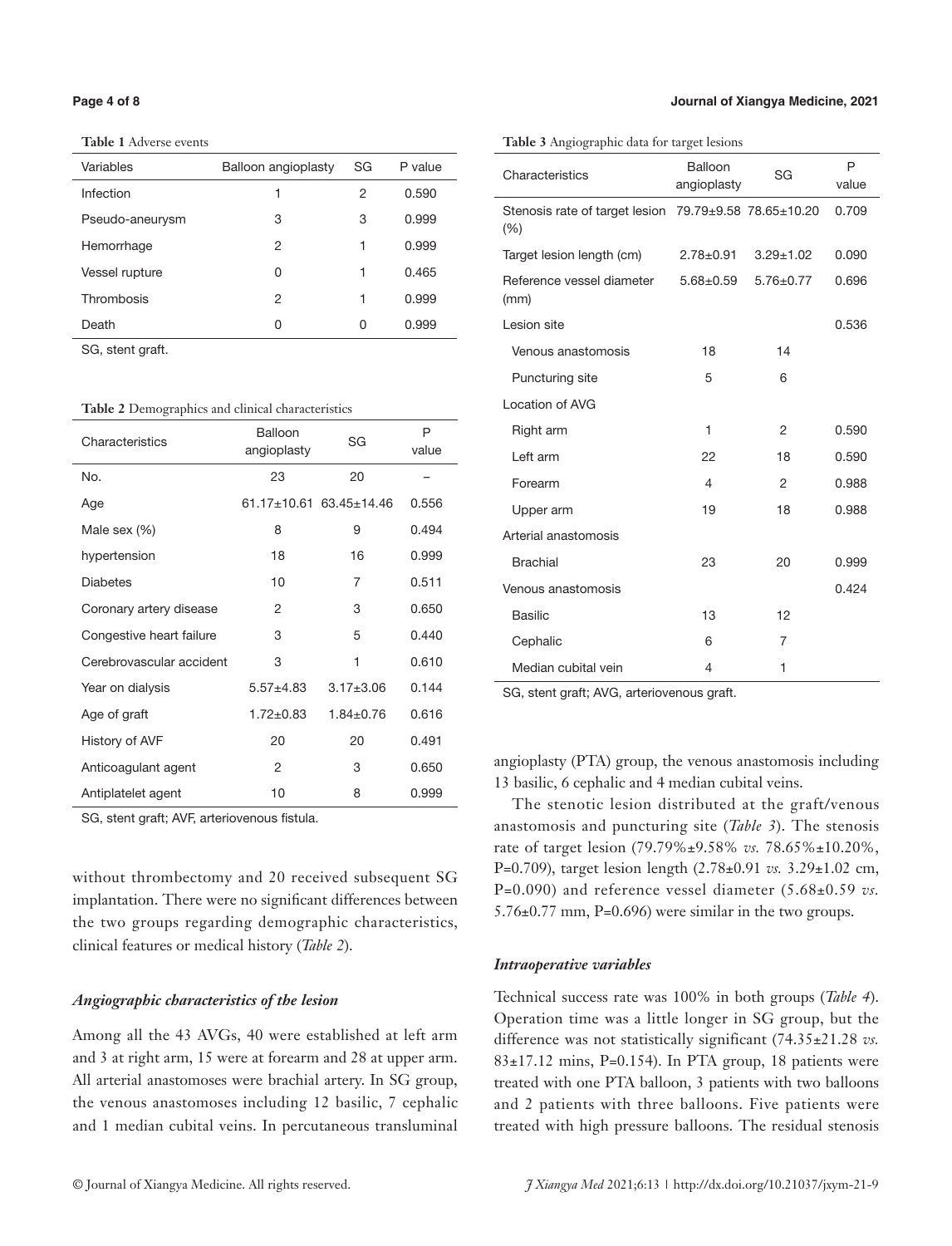#### **Journal of Xiangya Medicine, 2021 Page 5 of 8**

**Table 4** Intra-operation variables and endpoints for the two groups

| Variables                                         | Balloon angioplasty | SG                | P value |
|---------------------------------------------------|---------------------|-------------------|---------|
| Technical success                                 | 23/23 (100.00%)     | 20/20 (100.00%)   | 0.999   |
| Residual stenosis                                 | $18.78 + 3.81$      | $18.20 \pm 4.12$  | 0.633   |
| Operation time                                    | 74.35±21.28         | $83.00 \pm 17.12$ | 0.154   |
| 6-month primary patency of target lesion          | 7/23 (30.43%)       | 12/20 (60.00%)    | 0.034   |
| 12-month primary patency of target lesion         | $0/23(0.00\%)$      | 4/20 (20.00%)     | 0.005   |
| 6-month assisted primary patency of target lesion | 8/23 (34.78%)       | 14/20 (70.00%)    | 0.019   |
| 6-month secondary patency of target lesion        | 23/23 (100.00%)     | 20/20 (100.00%)   | 0.999   |
| 12-month secondary patency of target lesion       | 22/23 (95.65%)      | 18/20 (90.00%)    | 0.491   |
| Index of patency function (months/interventions)  | $4.96 \pm 1.15$     | $6.90 \pm 2.71$   | 0.003   |

SG, stent graft.



**Figure 3** Kaplan-Meier curves for postintervention primary patency rate. (A) Six-month primary patency rate; (B) 12-month primary patency rate. PTA, percutaneous transluminal angioplasty.

after treatment was 18.78%±3.81%. In SG group, 24 Viabahn (Gore, USA) SGs were implanted. Sixteen patients received one stent and 4 patients received two stents. The diameter of the stents including 5 mm (10%), 6 mm (70%) and 7 mm (20%). The residual stenosis was 18.20%±4.12%.

### *Endpoints*

Both the 6- and 12-month postintervention primary patency rate of target lesion in SG group were superior compared with PTA group (60% *vs.* 30.34%, P=0.037, HR: 0.40, 95% CI: 0.16–0.95; 20% *vs.* 0%, P=0.037, HR: 0.34, 95% CI: 0.12–0.72; *Figure 3*). The 6-month postintervention assisted primary patency rate was 70% in SG group and 34.78% in PTA group (P=0.037, HR: 0.33, 95% CI: 0.13– 0.84). The 6-month postintervention secondary patency rate in both SG and PTA were 100%, and the 12-month postintervention secondary patency rate was similar in the

two groups (90% *vs.* 95.65%, P=0.491, HR: 2.22, 95% CI: 0.23–21.43). The 12-month postintervention index of patency function was 6.90±2.71 (months/intervention) for SG group and 4.96±1.15 for PTA group (P=0.003).

#### *Peri-operative and 30-day adverse events*

There was no significant difference between the occurrence of adverse events in the two groups (*Table 1*). The most common adverse event is pseudo-aneurysm. Infection, hemorrhage, vessel rupture and thrombosis also occurred. No death occurred in the two groups.

# **Discussion**

AVG remains an important vascular access for patients in whom native fistulas is unsuitable to be created (10). However, long-term maintenance of AVG remains a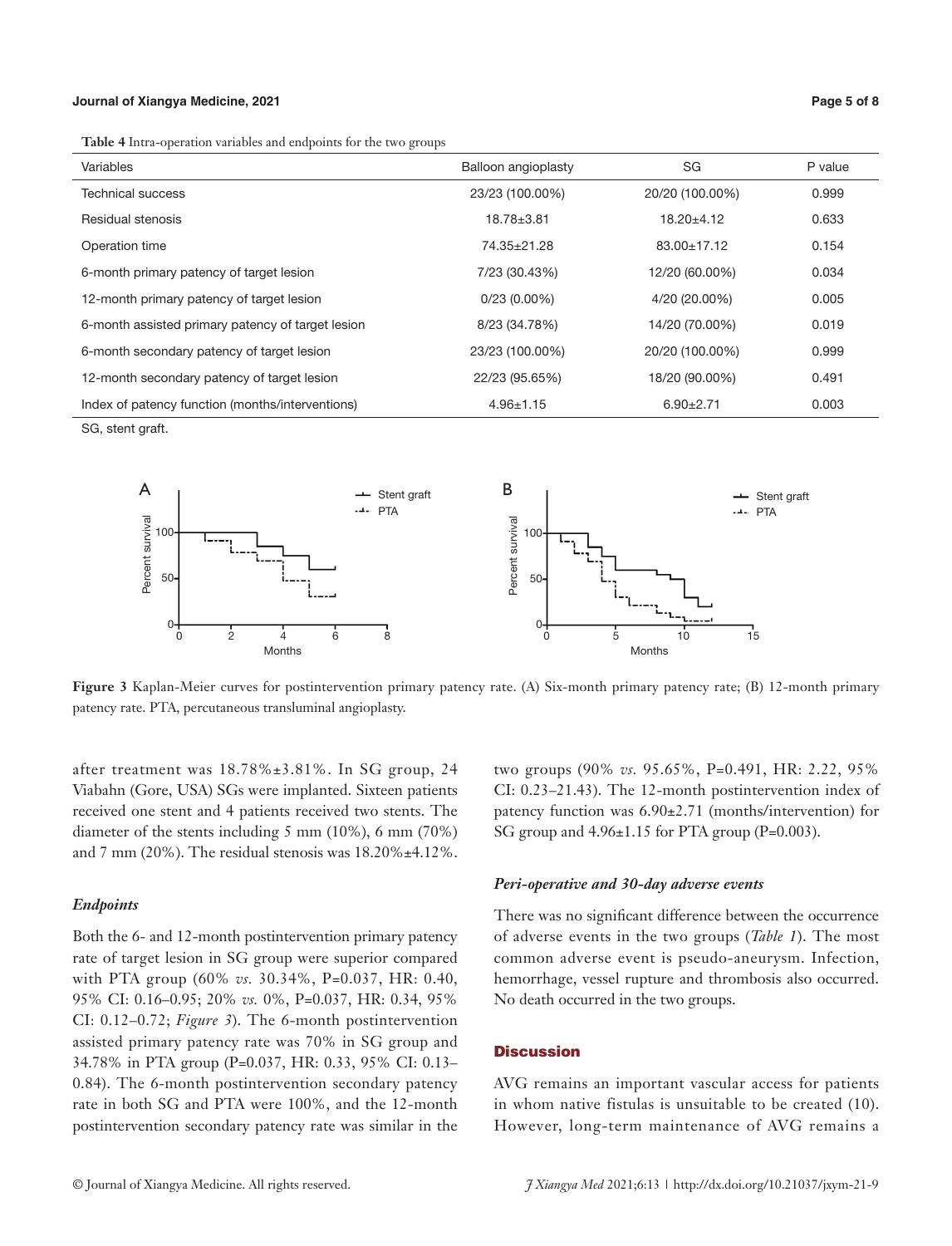problem in clinical practice, mostly due to recurrent stenosis and thrombosis (11). A natural history study of AVG showed that 96% need salvage procedure at 24 months after the construction (12).

The optimal management of AVG failure remains controversial. Balloon angioplasty has been recommended as a first-line treatment for AVG dysfunction, but the reported 6-month primary patency rate is less than 50% (13). The low patency rate, associated complications and costs of repeated balloon angioplasty has promoted clinicians to look for better treatment strategy. Cutting balloon, highpressure balloon, cryoplasty, brachytherapy and bare-metal stent have been tried in the past decades (14-16), but few has achieved good long-term patency. Drug-coated balloon has recently been reported to be superior to standard angioplasty of stenotic lesion in dysfunctional hemodialysis AVFs (17). AngioJet is reported to be an effective option in the treatment of thrombosed AVF and AVG, but the quality of the current evidence is relatively poor (18). Cellular or gene therapy is under investigation and may have good curative effect (19).

SG provide an endoluminal support to prevent elastic recoil and a polytetrafluoroethylene (PTFE) barrier to prevent intimal hyperplasia. And when implanted in graft/ venous anastomosis, turbulence can be changed to laminar flow. So, SG is theoretically superior than PTA or baremetal stent. It has been used in AVG/venous anastomosis and cephalic-arch stenosis, the treatment area primary patency (TAPP) at 6 months is reported to be 51% *vs.* 23% with PTA alone in AVG/venous anastomosis and 100% *vs.* 0% with PTA alone in cephalic-arch stenosis (3,20). In our study, we included AVG failure due to puncture site and graft/venous anastomosis stenosis. The cumulative postintervention primary patency rate at 6 months was 60% for SG and 30.43% for PTA. The 12-month postintervention primary patency rate was 20% for SG and 0% for PTA. And the complications in the two groups were similar. These results showed that SG is superior to PTA in the treatment of AVG failure. But SG placement could also preclude a future endovascular intervention in case of AVG failure. In-stent restenosis may easily occur at both bare ends of the SG (21). So, SG should cover the lesion completely with PTFE barrier. The longitudinal lifespan beyond 12 months may be higher with angioplasty approach first, followed by SG placement later as opposed to primary stent placement.

Vascular access surveillance is important for maintaining patency. A randomized controlled trial showed that access

blood flow surveillance with ultrasound and prophylactic intervention can reduce thrombosis and improves AVF patency (22). This may also be applied to AVG. Contrast-enhanced ultrasound may also helpful in routine surveillance (23). In the present study population, most patients admitted because of thrombosis. Only two patients in SG group underwent routine ultrasonic surveillance and was admitted because of increased venous pressure.

Pharmacological treatment is essential during or after the establishment of arteriovenous access. Whether anticoagulation or antiplatelet treatment is better is still controversial. Nee *et al.* think that aspirin alone is the most cost-effective strategy for preventing AVG failure (24). A systematic review and metaanalysis showed that anticoagulation during arteriovenous access establishment may improve the patency rate of AVF instead of AVG (25). In our study series, patients routinely received 100 mg aspirin after PTA or SG implantation. More randomized controlled trials need to be carried out to evaluate the impact of anticoagulation or antiplatelet therapy, especially for novel oral anticoagulant agents (26,27).

In conclusion, SG is superior to solely PTA regarding 6- and 12-month postintervention patency rate in treating AVG failure. Whether routine surveillance and pharmacological treatment for AVG should be carried out need further investigation.

#### Acknowledgments

*Funding:* None.

# Footnote

*Reporting Checklist:* The authors have completed the STROBE reporting checklist. Available at [http://dx.doi.](http://dx.doi.org/10.21037/jxym-21-9) [org/10.21037/jxym-21-9](http://dx.doi.org/10.21037/jxym-21-9)

*Data Sharing Statement:* Available at [http://dx.doi.](http://dx.doi.org/10.21037/jxym-21-9) [org/10.21037/jxym-21-9](http://dx.doi.org/10.21037/jxym-21-9)

*Conflicts of Interest:* All authors have completed the ICMJE uniform disclosure form (available at [http://dx.doi.](http://dx.doi.org/10.21037/jxym-21-9) [org/10.21037/jxym-21-9](http://dx.doi.org/10.21037/jxym-21-9)). The authors have no conflicts of interest to declare.

*Ethical Statement:* The authors are accountable for all aspects of the work in ensuring that questions related to the accuracy or integrity of any part of the work are appropriately investigated and resolved. The study was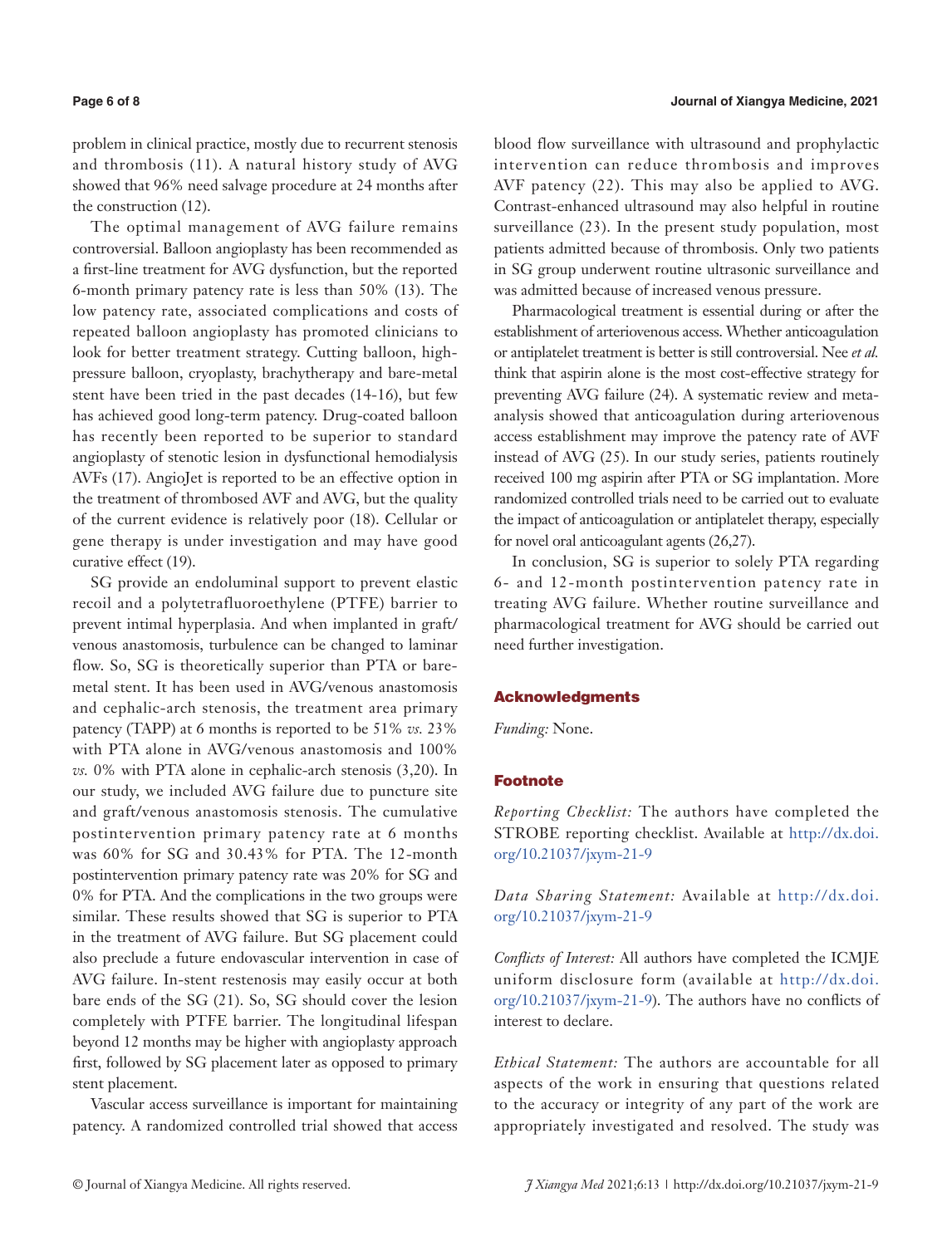### **Journal of Xiangya Medicine, 2021 Page 7 of 8**

conducted in accordance with the Declaration of Helsinki (as revised in 2013). The study was approved by institutional ethics board of China-Japan Friendship Hospital (2013-KY-85) and individual consent for this retrospective analysis was waived.

*Open Access Statement:* This is an Open Access article distributed in accordance with the Creative Commons Attribution-NonCommercial-NoDerivs 4.0 International License (CC BY-NC-ND 4.0), which permits the noncommercial replication and distribution of the article with the strict proviso that no changes or edits are made and the original work is properly cited (including links to both the formal publication through the relevant DOI and the license). See: [https://creativecommons.org/licenses/by-nc-nd/4.0/.](https://creativecommons.org/licenses/by-nc-nd/4.0/)

### **References**

- 1. Zhang L, Wang F, Wang L, et al. Prevalence of chronic kidney disease in China: a cross-sectional survey. Lancet 2012;379:815-22.
- 2. Eknoyan G, Levin NW, Eschbach JW, et al. Continuous quality improvement: DOQI becomes K/DOQI and is updated. National Kidney Foundation's Dialysis Outcomes Quality Initiative. Am J Kidney Dis 2001;37:179-94.
- 3. Haskal ZJ, Trerotola S, Dolmatch B, et al. Stent graft versus balloon angioplasty for failing dialysis-access grafts. N Engl J Med 2010;362:494-503.
- 4. Vesely T, DaVanzo W, Behrend T, et al. Balloon angioplasty versus Viabahn stent graft for treatment of failing or thrombosed prosthetic hemodialysis grafts. J Vasc Surg 2016;64:1400-10.e1.
- 5. Clark TW, Hirsch DA, Jindal KJ, et al. Outcome and prognostic factors of restenosis after percutaneous treatment of native hemodialysis fistulas. J Vasc Interv Radiol 2002;13:51-9.
- 6. Schmelter C, Raab U, Lazarus F, et al. Outcomes of AV fistulas and AV grafts after interventional stentgraft deployment in haemodialysis patients. Cardiovasc Intervent Radiol 2015;38:878-86.
- 7. Carmona J, Rits Y, Jones B, et al. Patency of the Viabahn stent graft for the treatment of outflow stenosis in hemodialysis grafts. Am J Surg 2016;211:551-4.
- 8. Agha RA, Borrelli MR, Vella-Baldacchino M, et al. The STROCSS statement: strengthening the reporting of cohort studies in surgery. Int J Surg 2017;46:198-202.
- 9. Sidawy AN, Gray R, Besarab A, et al. Recommended standards for reports dealing with arteriovenous

hemodialysis accesses. J Vasc Surg 2002;35:603-10.

- 10. Biuckians A, Scott EC, Meier GH, et al. The natural history of autologous fistulas as first-time dialysis access in the KDOQI era. J Vasc Surg 2008;47:415-21.
- 11. Falk A, Maya ID, Yevzlin AS, et al. A prospective, randomized study of an expanded polytetrafluoroethylene stent graft versus balloon angioplasty for in-stent restenosis in arteriovenous grafts and fistulae: two-year results of the RESCUE study. J Vasc Interv Radiol 2016;27:1465-76.
- 12. Miller PE, Carlton D, Deierhoi MH, et al. Natural history of arteriovenous grafts in hemodialysis patients. Am J Kidney Dis 2000;36:68-74.
- 13. NKF-DOQI clinical practice guidelines for vascular access. National Kidney Foundation-Dialysis Outcomes Quality Initiative. Am J Kidney Dis 1997;30:S150-91.
- 14. Rifkin BS, Brewster UC, Aruny JE, et al. Percutaneous balloon cryoplasty: a new therapy for rapidly recurrent anastomotic venous stenoses of hemodialysis grafts? Am J Kidney Dis 2005;45:e27-32.
- 15. Aftab SA, Tay KH, Irani FG, et al. Randomized clinical trial of cutting balloon angioplasty versus high-pressure balloon angioplasty in hemodialysis arteriovenous fistula stenoses resistant to conventional balloon angioplasty. J Vasc Interv Radiol 2014;25:190-8.
- 16. El Sharouni SY, Smits HF, Wüst AF, et al. Endovascular brachytherapy in arteriovenous grafts for haemodialysis does not prevent development of stenosis. Radiother Oncol 1998;49:199-200.
- 17. Lookstein RA, Haruguchi H, Ouriel K, et al. Drug-coated balloons for dysfunctional dialysis arteriovenous fistulas. N Engl J Med 2020;383:733-42.
- 18. Chan PG, Goh GS. Safety and efficacy of the AngioJet device in the treatment of thrombosed arteriovenous fistula and grafts: a systematic review. J Vasc Access 2018;19:243-51.
- 19. Luo Z, Akita GY, Date T, et al. Adenovirus-mediated expression of beta-adrenergic receptor kinase C-terminus reduces intimal hyperplasia and luminal stenosis of arteriovenous polytetrafluoroethylene grafts in pigs. Circulation 2005;111:1679-84.
- 20. Rajan DK, Falk A. A randomized prospective study comparing outcomes of angioplasty versus VIABAHN stent-graft placement for cephalic arch stenosis in dysfunctional hemodialysis accesses. J Vasc Interv Radiol 2015;26:1355-61.
- 21. Shemesh D, Goldin I, Zaghal I, et al. Angioplasty with stent graft versus bare stent for recurrent cephalic arch stenosis in autogenous arteriovenous access for hemodialysis: a prospective randomized clinical trial. J